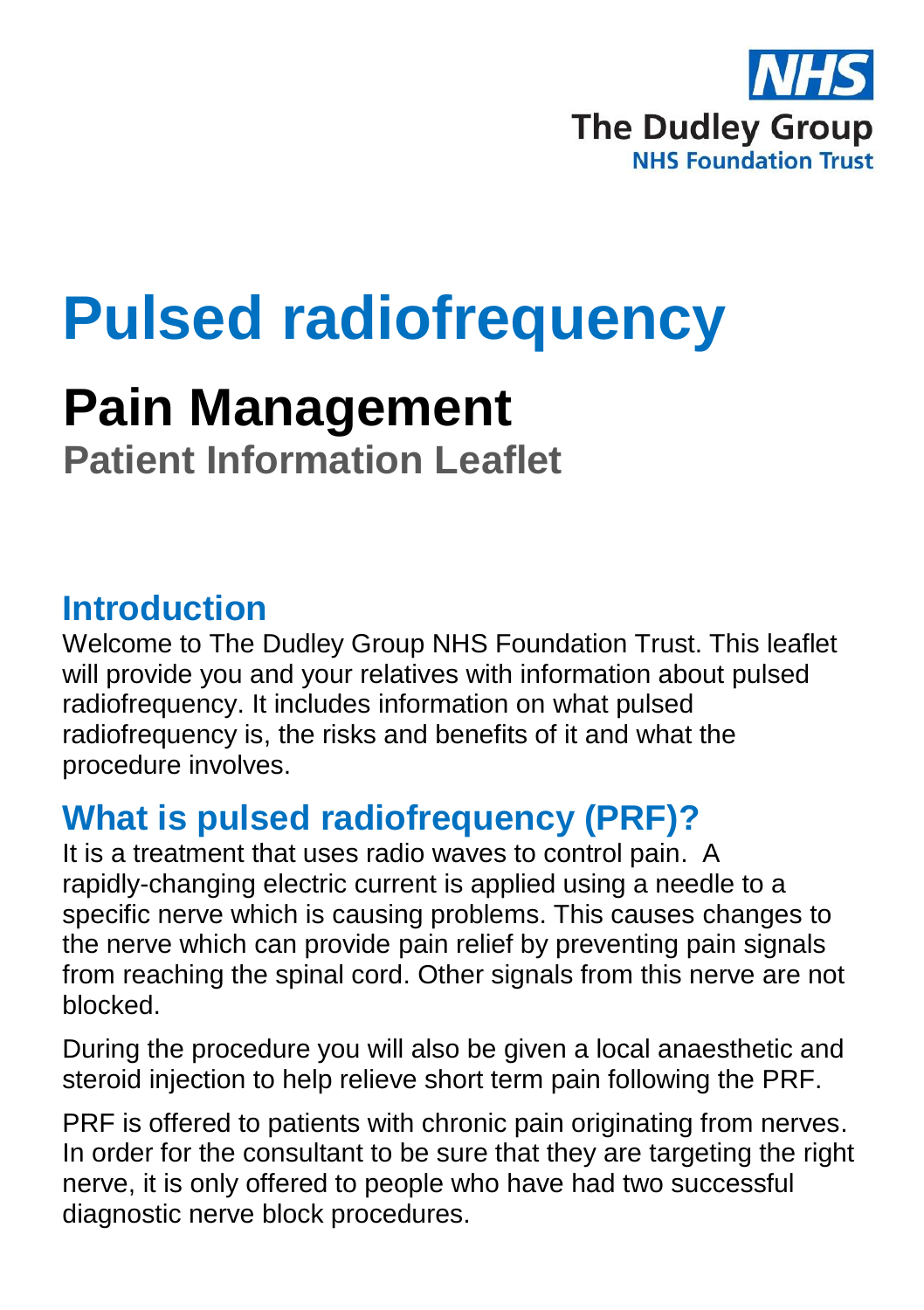### **What are the benefits?**

PRF treatment can give long lasting pain relief for between three to18 months but everyone experiences the effects in a different way.

### **What are the risks?**

Overall PRF injections are very safe and serious side effects or complications are rare. However, like all injection procedures there are some risks:

#### **Common risks**

- Bruise or tenderness at the site of injection.
- $\bullet$  An increase in your pain this should only last a few days.

#### **Rare risks – these depend on the injection site**

- No improvement in pain.
- Prolonged increase in pain after the procedure.
- Bleeding.
- Infection.
- Injury to nerves either temporary or permanent.
- Anaphylaxis severe allergic reaction to drugs.
- Convulsions.
- Spinal cord damage.
- Stroke.
- Cardiac arrest.

If you experience any of these rare risks, please contact the Pain Management Helpline on 01384 244735, your GP or in an emergency dial 999.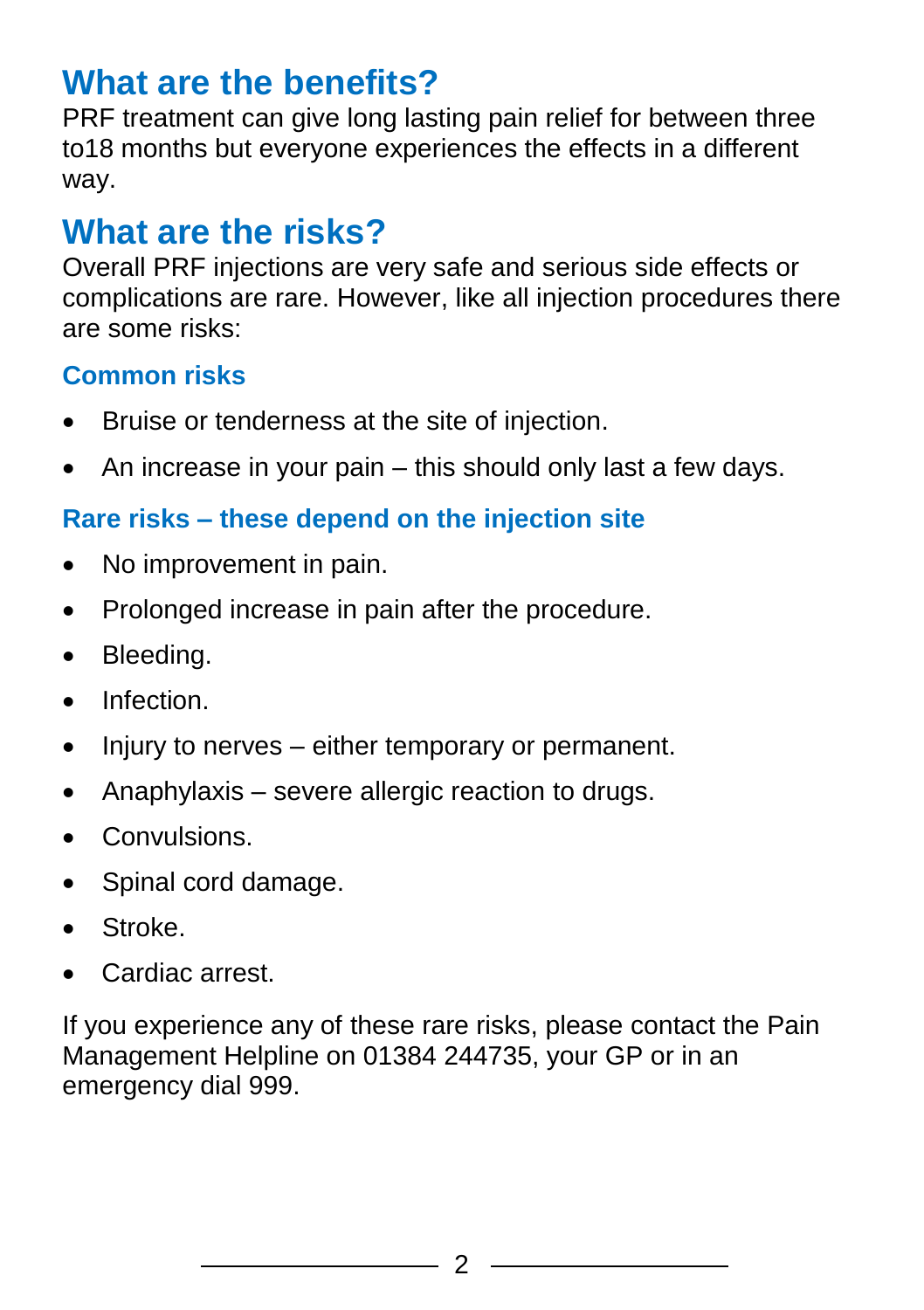#### **Steroid-related issues**

Compared to regular steroid use, the steroid injection used for pain procedures is associated with minimal side effects, however:

- If you have diabetes, you may experience a slight rise in blood sugar for up to two weeks so you should monitor your blood sugar very carefully. Contact your GP or diabetic nurse if you have any problem).
- If you have heart failure, you may experience increased shortness of breath due to salt and water retention. Contact your GP or nurse if you have any problem).

#### **X-ray precautions:**

 The procedure uses X-rays and these use a small amount of radiation which may add slightly to the normal risk of cancer.

#### **Female patients – you must tell us if you are or might be pregnant. If you are not sure, a pregnancy test will be offered.**

### **What are the alternatives?**

You do not have to have PRF and your consultant will discuss alternative treatments with you appropriate to your condition. If you prefer, you can continue to take painkilling medication without having any other treatment.

### **How do I need to prepare for the procedure?**

- You should not eat for six hours before the procedure but you can drink clear fluids up until two hours before procedure. Clear fluids include water and diluted squash but not fruit juice, tea, coffee or milk.
- **The exception to this information is if you have diabetes. If so, discuss with your doctor what you should do about your diabetes medication.**
- Your treatment will be at Russells Hall Hospital or Corbett Outpatient Centre as an outpatient in the Day Surgery Unit (either a morning or an afternoon appointment). This will be confirmed at your clinic appointment.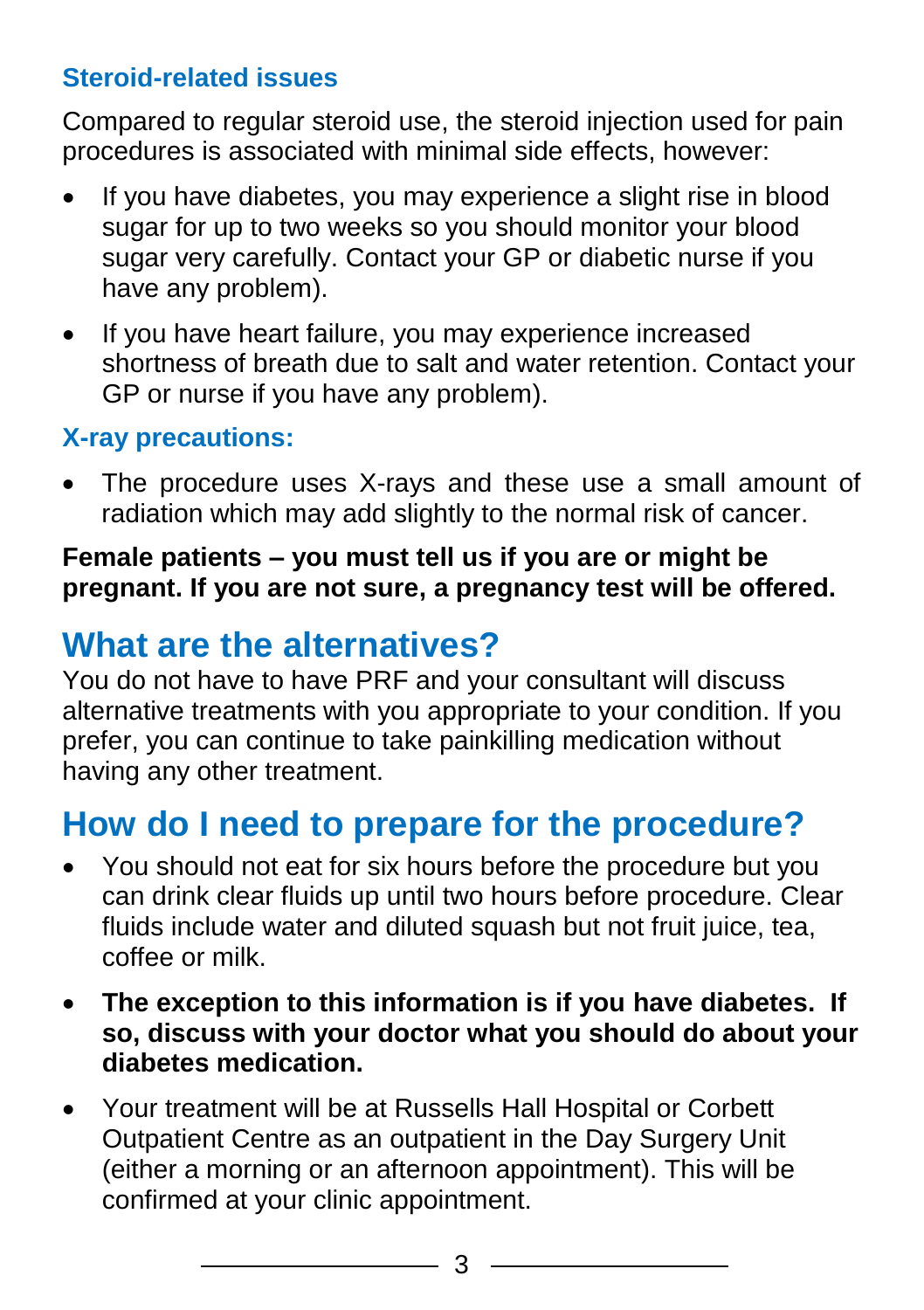- You will be at hospital for between two to four hours.
- You will need to arrange for someone to drive you home afterwards.
- Please arrange to have someone with you overnight.
- Please note that if you have sedation during the procedure:
	- o You should not drive or operate machinery for 24 hours afterwards.
	- o You may not be able to co-operate during the procedure.
	- o You may not remember information given to you afterwards by your doctor. Your memory may be affected for up to 24 hours after the procedure.
	- o The effect of the sedation may be prolonged by other drugs you are taking.

### **What do I do about medication?**

- You should take all your regular medications **except blood thinning medication** such as clopidogrel, warfarin, dipyridamole, rivaroxaban. We will give you instructions about what to do about these drugs when you are given your appointment for the injection.
- **Please bring a repeat prescription document with you if you are taking any regular medications.**

### **What does the procedure involve?**

#### **Before the procedure**

 A doctor will discuss the procedure with you and ask you to sign a consent form.

#### **During the procedure (duration 30 to 60 minutes)**

- This is carried out in theatre while you are awake.
- You may be offered sedation through an injection into the back of your hand to help you to relax.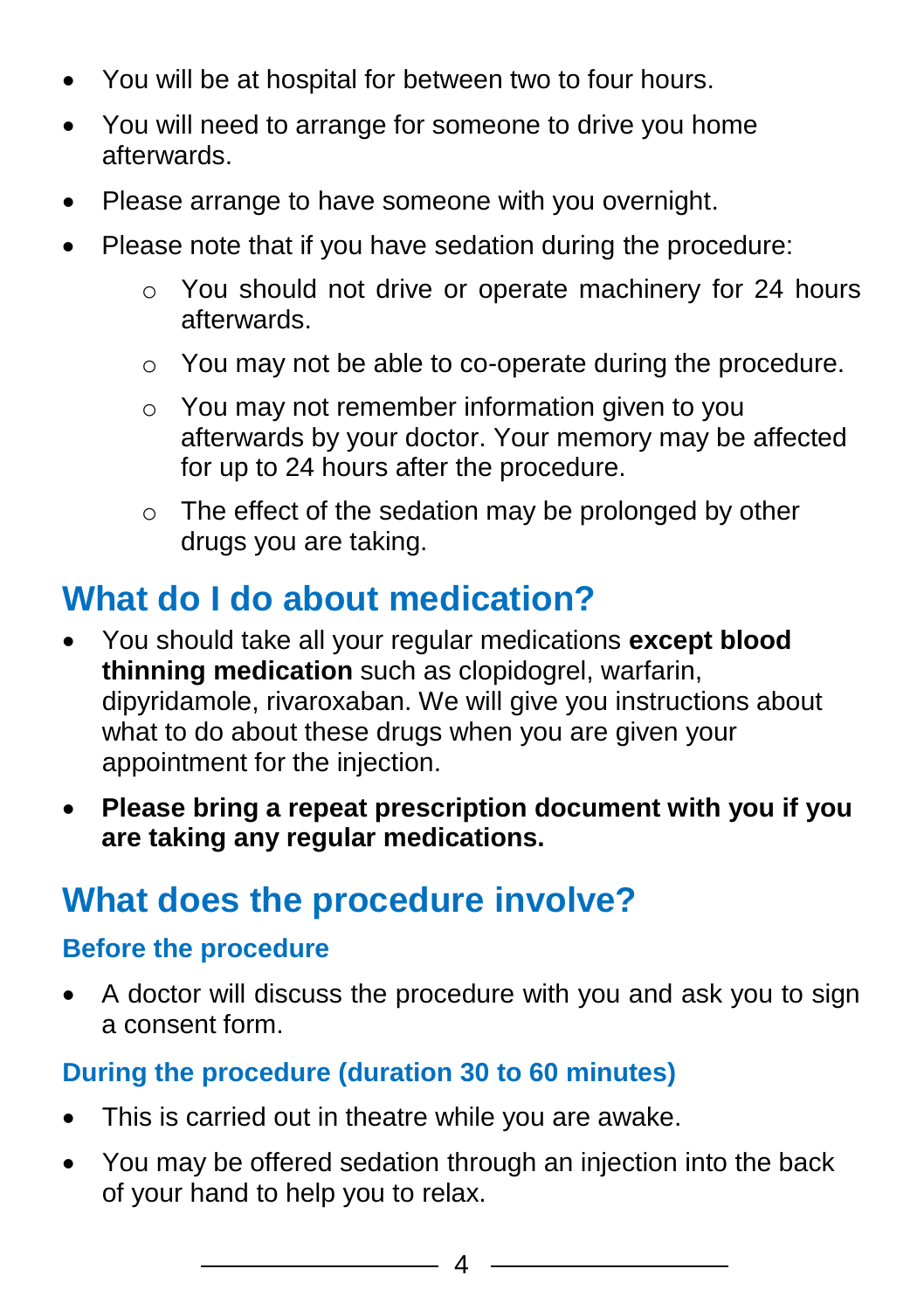- You will lie on your stomach with a pillow under your pelvis and your back or neck area will be cleaned with an antiseptic solution which may feel cold. Sterile sheets will then be placed around the area for injection. A local anaesthetic will be injected into your back or neck to numb the area.
- An X-ray will be used to ensure proper positioning of the radiofrequency needle and we may also use an ultrasound for guidance.
- Following positioning of the radiofrequency needle we will use electrical stimulation to check that the position is correct – you may feel pressure, tingling or pulsing in area.
- After confirmation of the needle position, PRF is carried out.
- The site will be injected with local anaesthetic and a steroid. You may feel some pressure and pushing whilst this procedure is being carried out but you should have no pain. If you do feel any discomfort, please tell a member of the theatre team.
- Once completed, a plaster will be placed over the injection site. You will then be taken to the recovery area.

#### **After the procedure**

- In the recovery area you will be observed for 30 minutes as you might feel a little drowsy and sleepy.
- You will also be offered light refreshments and after this you can go home.

### **What do I need to do when I go home?**

When you get home, please continue to take any regular medication. It may be necessary for you to take painkillers for a day or two. You might need someone at home to help you but you do not have to stay in bed. The plaster can be removed the next day.

You should gradually increase your level of activity. However, **do not** take up new exercises until your muscles have had time to adapt. Build up by your exercise levels by increasing your physical activity (e.g. walking, swimming, housework) gradually every few days.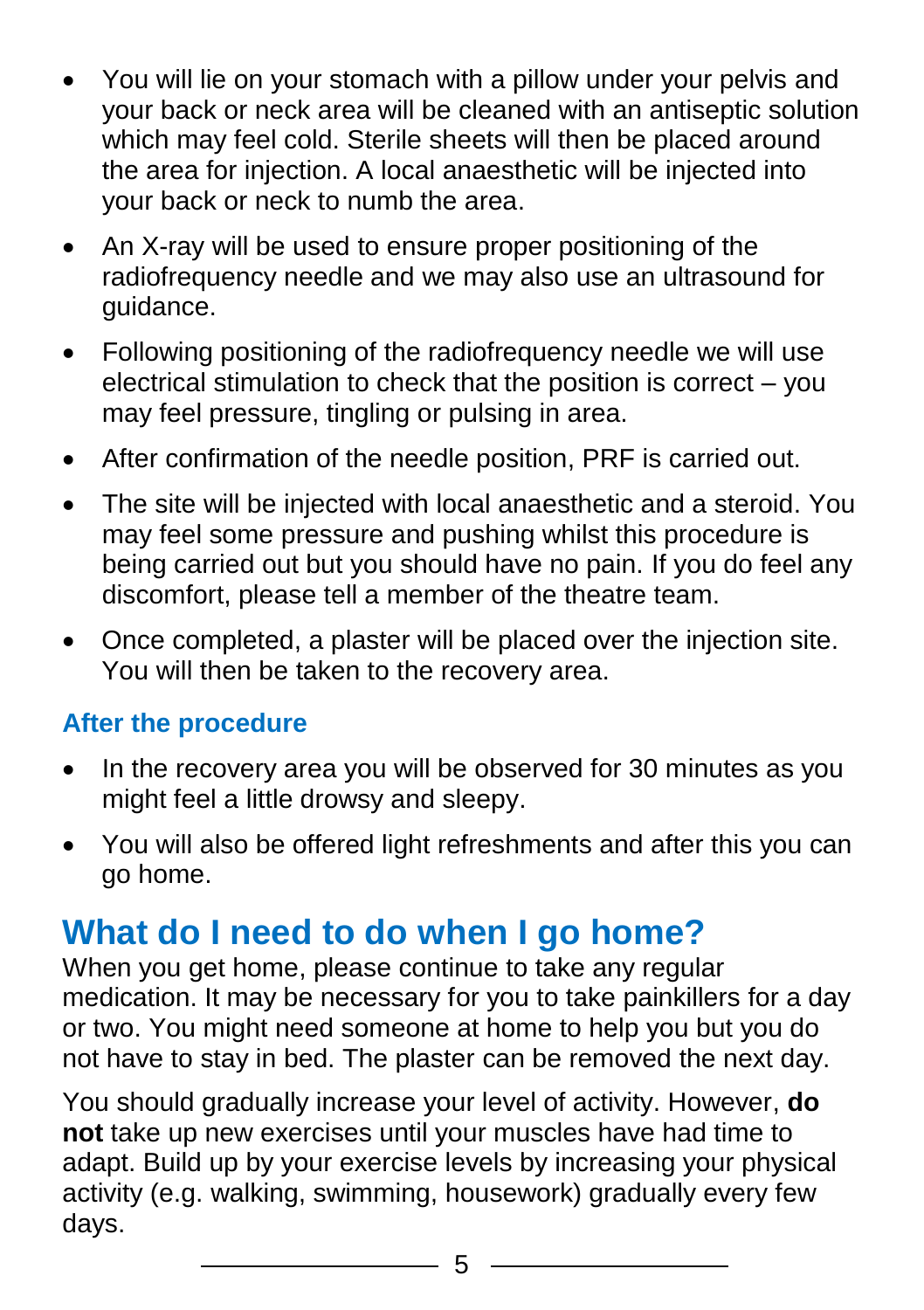The eventual aim is to get back to a level of activity that is normal for you.

### **What happens after having the injection?**

It usually takes one to two weeks for the benefits from PRF to take effect. Some patients will experience mild pain from the procedure that will ease in a very short amount of time. On rare occasions, patients have experienced a prolonged increase in pain after the procedure.

If you have any questions, or if there is anything you do not understand about this leaflet, please contact:

#### **The clinical nurse specialists on the Pain Management helpline:**

01384 244735 (9am to 5pm, Monday to Friday)

Russells Hall Hospital switchboard number: 01384 456111

#### **This leaflet can be downloaded or printed from:**

http://dgft.nhs.uk/services-and-wards/pain-management/patientinformation-leaflets/

If you have any feedback on this patient information leaflet, please email dgft.patient.information@nhs.net